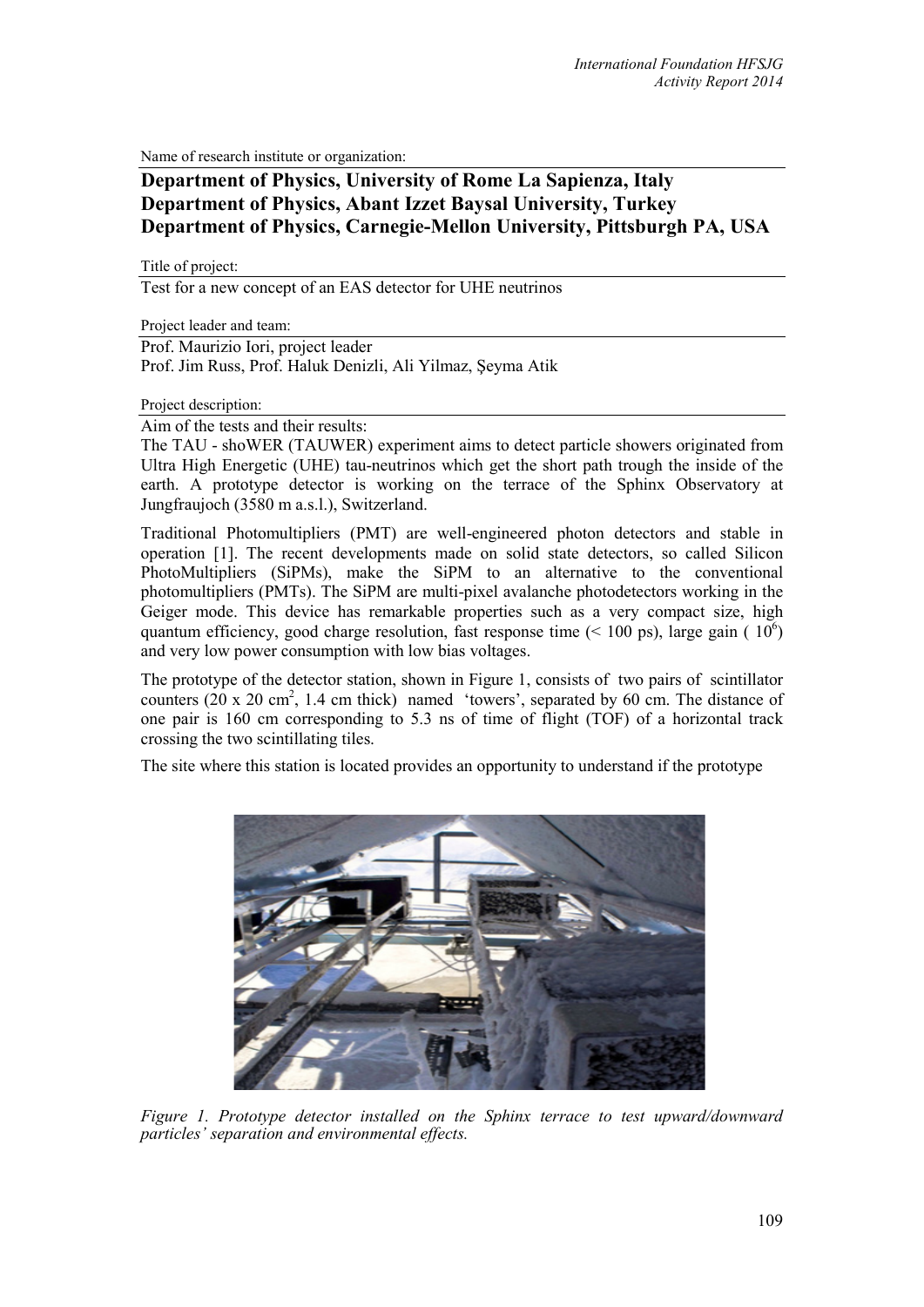

*Figure 2. Block diagram of the experimental set-up used for data acquisition.*

detector works safely (or not) under hard environmental conditions (the air temperature changes between 20  $\mathrm{^0C}$  and -25  $\mathrm{^0C}$ ). The detector prototype is using a silicon photomultiplier (SiPM) produced by SensL, optimized for blue light and a DRS4 chip used to digitize the SiPM signal. Measurements at different temperatures with varying bias voltage were performed to reconstruct tracks to test the SiPM.

Figure 2 shows the SiPM device, which is installed on a board with a readout circuit and an ultra low noise 0.05 to 4 GHz amplifier (Mini Circuits PSA- 5454+) which were developed at the University of Rome, La Sapienza. A temperature sensor close to the SiPM connection can be used to adjust properly the bias voltage against temperature variations with a resolution of  $0.1\text{ }^0C.$ 

To have a fix efficiency, the gain, dependent on the temperature, must be constant. By a microprocessor, the SiPM bias voltages in a range between 5 V and 33 V are controlled with increments of 0.05 V by a code written in C++. The code uses Serial Peripheral Interface (SPI), a synchronous serial data protocol. This library allows us to communicate with SPI devices (temperature sensor and voltage regulator board), with the Arduino as the master device.



*Figure 3. Temperature variation inside the read-out box during the running time of 674.19 hours.*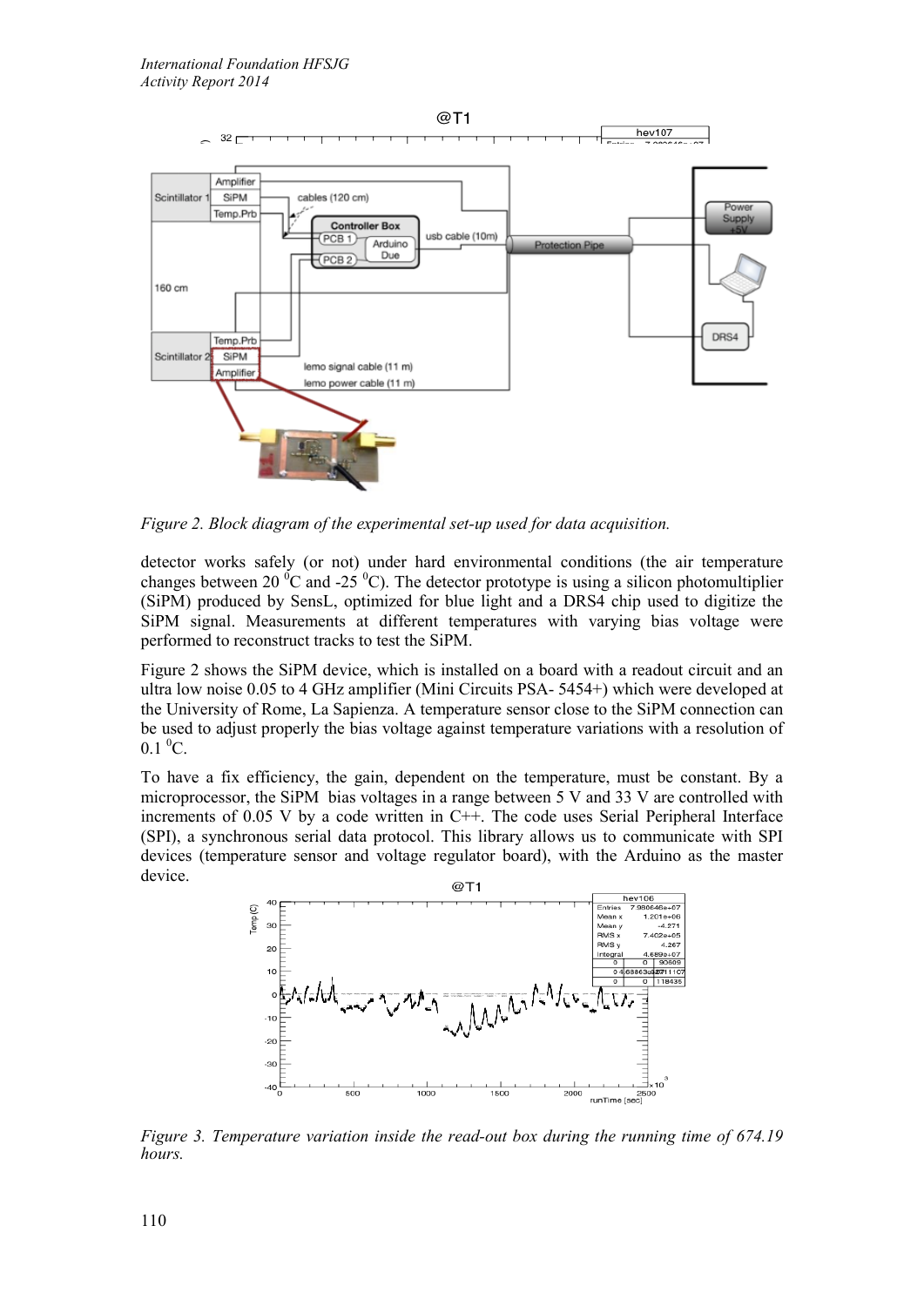

*Figure 4. Adjusted SiPM bias voltage during the running time of 674.19 hours.* 



*Figure 5. Operating voltage as function of temperature.*



*Figure 6. Triggering rate as a function of run period (red) and the temperature variation as a function of run period (blue).*